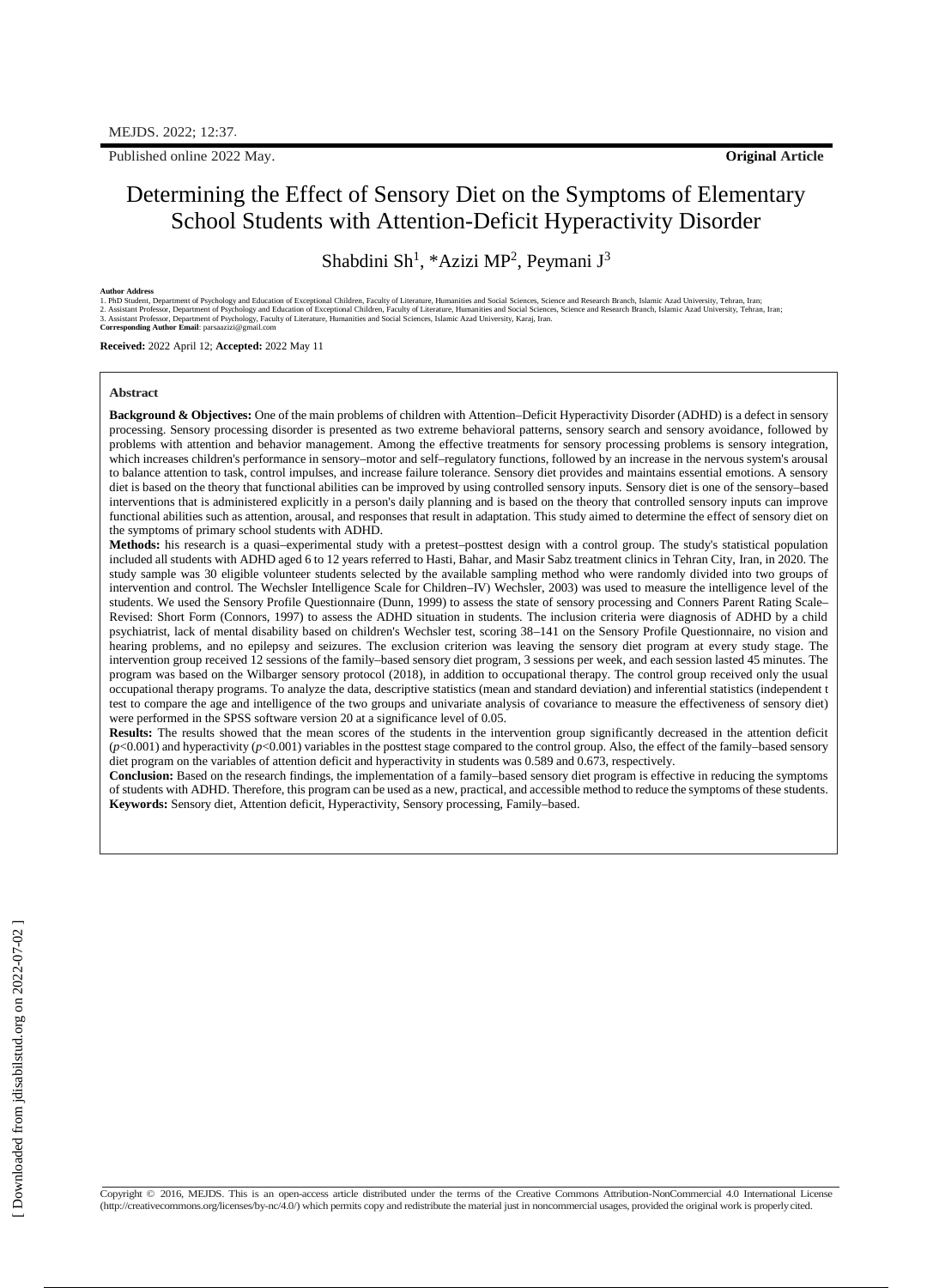انتشار برخط اردیبهشت 1۴۰1 مقاله پژوهشی اصیل

تعیین تأثیر رژیم حسی بر نشانگان دانشآموزان مقطع ابتدایی با اختالل نقص توجه و بیش فعالی

شیلا شبدینی'، \*محمدپارسا عزیزی''، جاوید پیمانی"

توضیحات نویستدگان<br>۱. دانشجوی دکتوری دورادشناسی و آموزش کودکان استثابی، دانشکده ادبیات، علوم انسانی و اجتماعی، واحدقیقات، دانشگاه آزاد اسلامی، تهران، ایران:<br>۲. استادیار، گروه روادشناسی و آموزش کودکان استثابی، دانشکده ادبیا **\*رایانامٔه نویسندٔه مسئول:**com.gmail@parsaazizi

**تاریخ دریافت:** ۲۳ فروردین 1۴۰1؛ **تاریخ پذیرش:** ۲1 اردیبهشت 1۴۰1

### **چکیده**

**زمینه و هدف:** یکی از مشکالت اساسی کودکان با اختالل نقص توجه و بیشفعالی، نقص در پردازش حسی است که با عالئم رفتاری در این کودکان ارتباط مستقیم دارد. هدف این پژوهش، تعیین تأثیر رژیم حسی بر نشانگان دانشآموزان مقطع ابتدایی با اختالل نقص توجه و بیشفعالی بود.

**روشبررسی:** روش پژوهش، نیمهتجربی با طرح پیشآزمون و پسآزمون همراه باگروه گواه بود. جامعهٔ آماری را تمامی دانشآموزان با اختلال نقص توجه و بیشفعالی ۶تا۱۲ سال مراجعهکننده به کلینیکهای درمانی هستی، بهار و مسیر سبز در سال ۱۳۹۹ در شهران تشکیل دادند، نمونهٔ آماری، سی نفر از دانشآموزان واجد شرایطی بودند که بهشیوهٔ نمونهگیری دردسترس برای شرکت در مطالعه انتخاب شدند و بهطور تصادفی در گروههای مداخله و گواه قرار گرفتند. گروه مداخله دوازده جلسه مداخلهٔ برنامهٔ رژیم حسی خانوادهمحور برگرفته از پروتکل حسی ویلبرگر (۲۰۱۸) را بهصورت سه روز در هفته دریافت کرد. برای اندازهگیری متغیرها از نسخه چهارم مقیاس هوش وکسلر کودکان (وکسلر، ۲۰۰۳)، پرسشنامهٔ نیمرخ حسی (دان، ۱۹۹۹) و فرم کوتاه و تجدیدنظرشدهٔ مقیاس درجهبندی والدین کانرز (کانرز، ۱۹۹۷) بهره گرفته شد. برای تحلیل دادهها، آزمون تی مستقل بهمنظور مقایسٔه سن و هوش افراد دو گروه و تحلیلکوواریانس تکمتغیره بهمنظور سنجش اثربخشی رژیم حسی، در نرمافزار SPSS نسخٔه ۲۰ در سطح معناداری ۰٫۰۵ بهکار رفت.

**یافتهها:** نتایج نشان داد، میانگین نمرات نشانگان دانشآموزان گروه مداخله درموگ واه در مرحلهٔ پسآزمون، در متغیرهای نقص توجه و بیشفعالی بهطور معناداری کاهش یافت )۰٫۰۰1<*p*)؛ همچنین مقدار تأثیر برنامٔه رژیم حسی خانوادهمحور بر متغیرهای نقص توجه و بیشفعالی دانشآموزان بهترتیب ۰٫۵۸۹ و ۰٫۶۷۳ بود. **نتیجهگیری:** براساس یافتههای پژوهش نتیجه گرفته میشود، اجرای برنامهٔ رژیم حسی خانوادهمحور بر کاهش نشانگان دانشآموزان با اختلال نقص توجه و بیشفعالی اثربخشی

دارد؛ ازاینرو این برنامه میتواند بهعنوان روشی نوین، کاربردی و رایگان بهمنظورکاهش عالئم این دانشآموزان استفاده شود.

**کلیدواژهها:** رژیم حسی، نقص توجه، بیشفعالی، پردازش حسی، خانوادهمحور.

 $\overline{a}$ حق انتشار محفوظ است @ ١٣٩٥، مجله مطالعات ناتواني. اين يك مقاله با دسترسي آزاد است كه تحت مجوز اختيارت غيرتجاري ٢٠٠ بينالمللي (https://creativecommons.org/licenses/by-nc/4.0/deed.fa) بهجله مطالعات ناتواني. اين دعت ماله با منتشر شده استکه به شما اجازه میدهد که مواد منتشر شده در این مقاله را با شرط ارجاع مناسب به نسخٔه اصلی، بهطور غیرتجاری نسخهبرداری و توزیعکنید.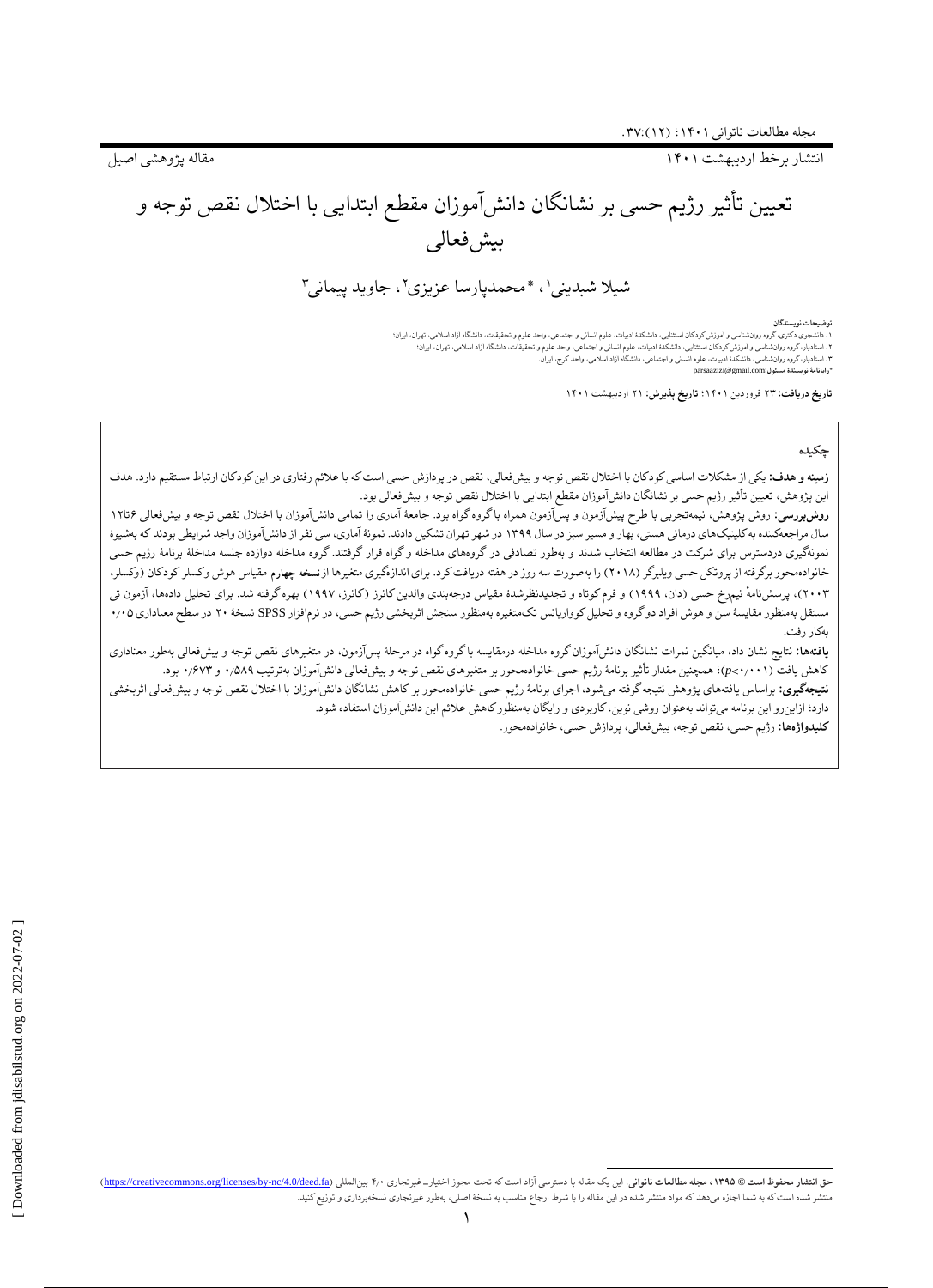اختالل نقص توجه و بیشفعالى، اختاللی عصبىرفتارى بسیار شایع در دوران کودکى است که بر عملکرد کودک در موقعیتهای مختلف زندگی مانند مدرسه، خانه و محیط اجتماعی تأثیر دارد )1(. میزان شیوع این اختالل در جهان۵٫۲درصد )۲( و در ایران ۳تا۶درصد گزارش شده است (۳). علائم اصلی اختلال نقص توجه و بیشفعالی، بیتوجهی، بیشفعالی و رفتارهای تکانشی استکه تأثیر بیشتری را بر عملکرد تحصیلی و یادگیری کودک در مدرسه میگذارد )۴(. عالوهبراین، مشکالت دیگری مانند پرخاشگری، ناسازگاری اجتماعی و رفتارهای ضداجتماعی غالباً بهطور ثانویه همراه با اختالل نقص توجه و بیشفعالی دیده میشود )۵(.

1 پردازش حسی ، فرایندی است که طی آن سیستمهای عصبی محیطی و مرکزی به مدیریت اطالعات حسی دریافتی میپردازند و شامل دریافت، تعدیل، یکپارچهسازی و سازماندهی محرکات حسی میشود )۳(. تقریباً ۴۰تا۸۰درصد از کودکان با ناتوانی و ۵تا1۰درصد کودکان عادی دچار نقص پردازش حسی هستند )۶(. در بسیاری از مطالعات بر کودکان با اختالل نقص توجه و بیشفعالی، وجود اختالل پردازش حسی بهصورت دو الگوی رفتاری افراطی' ، جستوجوی حسی ؓ و اجتناب حسی ٗ گزارش شده است که بهدنبال آن، مشکلات مربوط به توجه و مدیریت رفتار مشاهده میشود )1(.

بهمنظور درمان کودکان مبتال به اختالل نقص توجه و بیشفعالی، درمانهای مختلف دارویی، شناختی، رفتاری، ترکیبی و مکمل بهکار میرود. درمان مؤثر شامل رویکردی تیمی، چندرشتهای و ترکیبی از فنون گوناگون میشود که براساس نیاز فرد تعیین شده است )۲(. ازجمله درمانهایی که در این حوزه بهکار میرود، درمان یکپارچگی حسی° است. یکپارچگی حسی بهمعنای توانایی مغز برای سازماندهی و پردازش اطالعات حسی دریافتشده از محیط است )۷(. یکپارچهشدن اطالعات حسی مختلف باعث افزایش کارایی کودکان در عملکردهای حسیحرکتی، ادراکیحرکتی و بهتبع آن موجب توانمندسازی مهارتهای مختلف کودک میشود. یکپارچگی حسی به خودتنظیمی کودک کمک میکند و بهدنبال آن سیستم عصبی قابلیت آن را بهدست میآورد که سطح برانگیختگی ضروری برای رشد تواناییهایی ازجمله توجه به تکلیف، کنترل تکانه، افزایش تحمل ناکامی و توازن در هیجانات را فراهم سازد و آن را حفظ کند (۸). 6 رژیم حسی یکی از مداخالت یکپارچگی حسی است و بر این نظریه داللت دارد که میتوان با استفاده از ورودیهای حسی کنترلشده به بهبود توانمندیهای عملکردی دست یافت )۹(. رژیم حسی تعدادی فعالیت برپایهٔ حس است که بهطور اختصاصی در برنامهریزی روزانهٔ فرد گنجانده میشود تا به توجه، برانگیختگی و پاسخهای انطباقی وی کمک کند. محرکات حسی باعث آزادشدن مواد شیمیاییعصبی میشود که بسته به نوع و شدت محرک میتواند تا دو ساعت ادامه داشته باشد. بهمنظور حفظ تداوم جریان این مواد شیمیاییعصبی در

 $\overline{a}$ 

مغز، برنامهریزی رژیم حسی در طول روز، ضروری است )1۰(. نتایج مطالعٔه مروری غنیزاده مشخص کرد، مشکالت حسی و بیشفعالی باهم در تعامل است و برنامههای پردازش حسی بر کاهش عالئم اضطراب و مخالفتجویی تأثیر مثبت دارد )11(. همچنین ابراهیمی و همکاران اثربخشی درمان یکپارچگی حسی را بر پیشرفت تحصیلی کودکان مبتال به اختالل نقص توجه و بیشفعالی نشان دادند )۵(. در پژوهش دهقان و همکاران نشان داده شد، با افزایش مشکالت حسی، مشکالت رفتاری در کودکان با اختالل نقص توجه و بیشفعالی افزایش مییابد )1۲(. نتایج پژوهش مالغالمرضا طبسی و همکاران حاکیاز آن بود که احتماالً برخی از عالئم رفتاری در کودکان مبتال به نقص توجه و بیشفعالی، میتواند بهدلیل نقص در پردازش حسی باشد )۳(. راثود و همکاران دریافتند، درمان یکپارچگی حسی بهتنهایی و در ترکیب با درمان رفتاریشناختی بر کاهش عالئم اختالل نقص توجه و بیشفعالی، تأثیر معناداری دارد )1۳(. رحمانی و وولندری اثربخشی درمان مبتنیبر یکپارچگی حسی را بر کاهش عالئم اختالل نقص توجه و بیشفعالی گزارش دادند )1۴(. بررسی سایر مطالعات نشان داد، اختالل پردازش و یکپارچگی حسی بر انجامدادن فعالیتهای هدفمند )1(، ایفای نقش )۲(، عملکرد تحصیلی )۶(، مشارکت اجتماعی )۷(، توانایی خودکنترلی )۹( و انطباق اجتماعی )۸( کودکان مؤثر است.

بسیاری از درمانگران برای مدیریت نشانگان اختالل نقص توجه و بیشفعالی و مشکالت پردازش حسی آنها، از مداخالت مبتنیبر حس استفاده میکنند )1۰(. مدارس و والدین نیز خواستار انتقال این خدمات به محیط زندگی دانشآموزان هستند )۶(. ازآنجاکه رژیمهای حسی قابلیت اجرا در محیط زندگی و آموزشی دانشآموزان را دارند، این تلفیق به بهبود سازماندهی محرکات حسی، رفتار و مشارکت اجتماعی آنها کمک میکند. همچنین مطالعاتی که به بررسی تأثیر رژیم حسی یا مداخالت مشابه پرداخته باشد بهصورت ترکیب با سایر روشهای درمانی بوده و به معرفی پروتکل خاصی اشاره نشده است )۶(؛ بنابراین بهدلیل فقدان مداخالت واقعی رژیم حسی و نیاز به داشتن پروتکلی مناسب ضرورت انجام این مداخله احساس شد.

اختالل نقص توجه و بیشفعالی بر تعداد زیادی از دانشآموزان تأثیر میگذارد. این اختالل منجربه ناتوانی در پیروی از دستورالعمل و توجهکردن به تکالیف میشود. داروها و درمانهای مختلف تأثیرگذار است؛ اما غالباً معلمان، والدین و مراقبان در مواجهٔه مؤثر با کودک دچار اختالل نقص توجه و بیشفعالی، با راهبردهای خود رها میشوند )۲(. رژیم حسی عالوهبر اینکه ورودیهای حسی الزم را برای این افراد فراهم میکند، میتواند شکل مناسب ورودیهای حسی را برای به حداکثررساندن نتایج عملکردی و ایجاد آرامش کلی به آنها ارائه دهد. رژیم حسی مناسب میتواند چالشهای فرد با اختالل نقص توجه و بیشفعالی را به حداقل رساند و راهی برای خالقیت، مهارتهای اجتماعی و حل مسئله باز کند )۹(؛ بنابراین باتوجه به اهمیت موضوع، پیشینههای پژوهش و ضرورت استفاده از مداخالت یکپارچگی حسی

<sup>&</sup>lt;sup>1</sup>. Sensory processing

<sup>2</sup> . Extreme behavior

<sup>&</sup>lt;sup>3</sup>. Sensory seeking

<sup>4</sup> . Sensory avoidance

<sup>5</sup> . Sensory integration

<sup>6</sup> . Sensory diet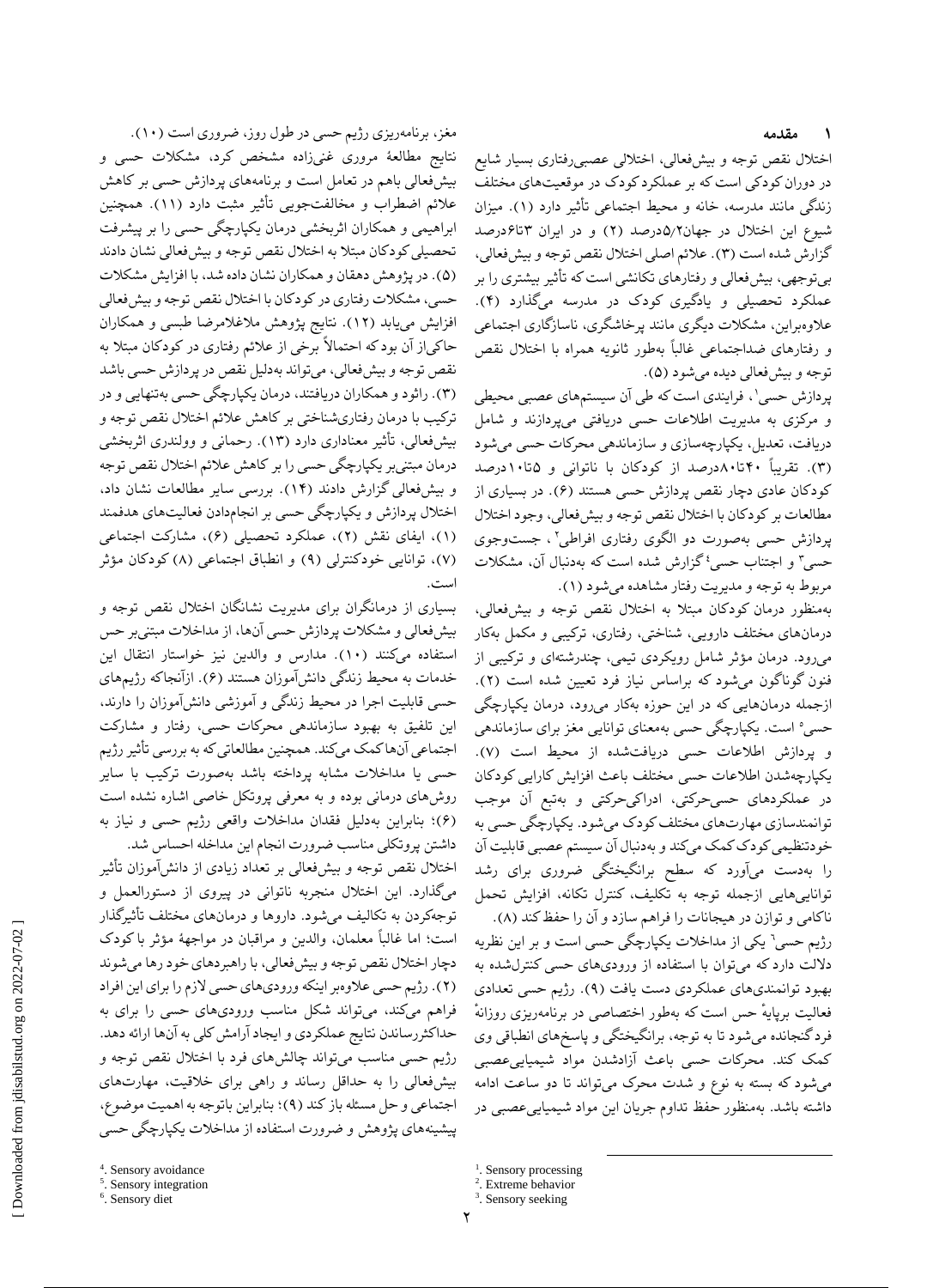ٔ در کودکان با نقص پردازش حسی، در این پژوهش سعی شد از برنامه رژیم حسی بهصورت خانوادهمحور برای بهبود عالئم دانشآموزان دارای اختالل نقص توجه و بیشفعالی استفاده شود؛ ازاینرو هدف پژوهش حاضر، تعیین اثربخشی رژیم حسی بر نشانگان دانشآموزان مقطع ابتدایی با اختالل نقص توجه و بیشفعالی بود.

## **2 روشبررسی**

روش پژوهش حاضر از نوع نیمهآزمایشی با طرح پیشآزمون و پسآزمون با گروه گواه بود. جامعٔه آماری را تمامی دانشآموزان با اختالل نقص توجه و بیشفعالی ۶تا1۲ سال در شهر تهران در سال 1۳۹۹ تشکیل دادند. سی دانشآموز با اختالل نقص توجه و بیشفعالی (نوع ترکیبی: نقص توجه، بیشفعالی/تکانشگری توأم) واجد شرایط و داوطلب، از نمونههای دردسترس کلینیکهای درمانی هستی، بهار و مسیر سبز وارد مطالعه شدند. شایان ذکر است سی دانشآموز مذکور طی اجرای نسخهٔ چهارم مقیاس هوش وکسلر کودکان' برای سنجش ۲ هوش، فرم کوتاه و تجدیدنظرشدٔه مقیاس درجهبندی والدین کانرز برای سنجش اختالل نقص توجه و بیشفعالی دانشآموزان و پرسشنامهٔ نیمرخ حسی ؓ بهمنظور بررسی وضعیت پردازش حسی، وارد مطالعه شدند. سپس بهطور تصادفی ساده در دو گروه پانزدهنفری مداخله و گواه قرار گرفتند. معیارهای ورود دانشآموزان به مطالعه عبارت بود از: تشخیص بیشفعالی و نقص توجه توسط فوقتخصص روانپزشکی اطفال؛ نداشتن ناتوانی ذهنی براساس نسخٔه چهارم مقیاس هوش وکسلر کودکان؛ ٔ کسب نمره ۳۸تا1۴1 از پرسشنامهٔ نیمرخ حسی؛ نداشتن مشکالت بینایی و شنوایی؛ نداشتن صرع و تشنج. معیار خروج گروه آزمایش از پژوهش همکارینداشتن برای حضور در برنامٔه رژیم حسی در هر مرحله از مطالعه بود. برای هر دو گروه پیشآزمون و در پایان پسآزمون اجرا شد؛ بهمنظور رعایت اصول اخالقی پژوهش برای افراد گروه گواه نیز بعد از پژوهش ارائٔه جلسات درمانی صورت گرفت. همچنین دربارٔه محرمانهبودن اطالعات نمونههای پژوهش اطمینان داده شد.

برای جمعآوری دادهها ابزارهای و جلسات درمانی زیر بهکار رفت. 4 : این برنامه برگرفته از پروتکل درمانی -رژیم حسی خانوادهمحور ویلبرگر ارائهشده در سال ۲۰1۸ و رویکرد جامع حسی برای درمان مشکالت پردازش حسی است )1۵(. نظریٔه ویلبرگر با عنوان رسمی تکنیک فشار عمیق، حس عمقی و لمس دهانی، به سازماندهی ذهن، مغز و بدن کمک میکند و باعث افزایش توجه، شرکت در فعالیتهای روزمره، کاهش تدافع لمسی و افزایش خودتنظیمی بدن میشود که شامل سه جزء است: کشیدن برس حسی به بدن؛ فشردهسازی مفاصل؛ رژیم حسی. رژیم حسی مجموعهای از فعالیتها و ورودیهای حسی برای بدن و سیستم عصبی است تا سطح برانگیختگی فرد را بهینه نگه دارد. فعالیتها باتوجه به نیاز فرد انتخاب میشود و در برنامٔه روزانٔه

او قرار میگیرد و باعث افزایش سطح هشیاری، افزایش آگاهی بدن در رابطه با خود، محیط و دیگران، حضور در فعالیتها، بهبود یادگیری، بازی، خواب، تعامل با همساالن و افزایش سطح کارایی میشود. زمان، شدت، مدت و نوع محرکات حسی، براساس الگوهای پردازش حسی کودک، میزان تأثیر نقص پردازش حسی بر فعالیت و عملکرد روزمرٔه کودک و اولویت وی انتخاب میشود )1۶(.

پس از تدوین پروتکل رژیم حسی برای ارزیابی روایی محتوایی جلسات از شاخص تعیین محتوای کیفی و نظر شش متخصص درمانگر حیطٔهکودکان نقص توجه/بیشفعالی و شش مدرس دانشگاه حیطٔه روانشناسی دربارٔه میزان هماهنگی محتوای آموزش و هدف پژوهش، استفاده شد که نتایج، مطلوببودن روایی محتوایی برنامٔه مداخله را نشان داد. گروه مداخله، از دوازده جلسه برنامٔه رژیم حسی خانوادهمحور، بهصورت سه جلسه در هفته و هر جلسه بهمدت ۴۵ دقیقه، برگرفته از پروتکل حسی ویلبرگر، عالوهبر کاردرمانی بهره برد و گروه گواه صرفاً برنامههای روتین کاردرمانی را دریافت کرد. خالصٔه تمرینات رژیم حسی که برای گروه مداخله بهکار رفت، بهشرح جدول 1 است.

-نسخٔه چهارم مقیاس هوش وکسلر کودکان: در این پژوهش نسخٔه چهارم مقیاس هوش وکسلر کودکان طراحیشده توسط وکسلر در سال ،۲۰۰۳ بهکار رفت )1۷(. این آزمون بهمنظور سنجش هوش کودکان تهیه شد و دارای پانزده خردهآزمون )ده آزمون اصلی، پنج آزمون جانشین) است. پنج نمرهٔ فرایند، بهعنوان اطلاعات تکمیلی در نسخهٔ چهارم مقیاسهای هوشی وکسلر کودکان کسب میشود که اطالعات کاربردی را برای متخصصان سنجش استثنایی-بالینی فراهم میآورد. همچنین دارای بیست نمرٔه تراز است که چهار نمرٔه آن از شاخص درک مطلب کلامی°، شاخص استدلال ادراکی<sup>۰</sup>، شاخص حافظهٔ فعال<sup>۷</sup>، ۸ شاخص سرعت پردازش و هوشبهر کل بهدست میآید. روایی و پایایی آزمون اصلی توسط وکسلر بررسی شد. وکسلر برای پایایی زیرمقیاسها و بهرههای هوشی از روش دونیمهسازی و برای زیرمقیاسهای مربوط به سرعت (رمزنویسی، نمادیابی و خطزنی) از روش بازآزمایی استفاده کرد. اندازٔه پایایی مربوط به بهرٔه هوشی درک کالمی ۰٫۹۴ وکمترین آن مربوط به بهرٔه هوشی سرعت پردازش ۰٫۸۸ بود. در زیرمقیاسها بیشترین اندازٔه پایایی به واژگان ۰٫۹۲ وکمترین به درک کالم ۰٫۸1 اختصاص داشت. همچنین مقدار ضریب پایایی حاصل برای تمامی خردهمقیاسها بهجز دو خردهمقیاس برابر ۰٫۸تا۰٫۹ بود. پایایی خردهمقیاسهای تکمیل خطزنی و نمادیابی برابر با ۰٫۷۹ بهدست آمد )۲۰(. آزمون هوش وکسلر همبستگی زیادی با سایر آزمونهای اندازهگیری هوش دارد که این امر بیانگر روایی همگرای آزمون مذکور است؛ برای مثال همبستگی آن با آزمون هوش سیال- متبلور کافمن<sup>۹</sup> برای کودکان برابر با ۰٫۸۹٪ با آزمون پردازش ذهنی کافمن'' برای کودکان برابر با ۰٫۸۸ و نیز با مقیاس تواناییهای

 $\overline{a}$ 

<sup>&</sup>lt;sup>7</sup>. Working memory index) WMI)

<sup>8</sup> . Processing speed index (PSI)

<sup>&</sup>lt;sup>9</sup>. Kaufman Assessment Battery for Children: fluid-crystalized index

<sup>&</sup>lt;sup>10</sup>. Kaufman Assessment Battery for Children-mental processing index

<sup>&</sup>lt;sup>1</sup>. Wechsler Intelligence Scale for Children-IV

<sup>&</sup>lt;sup>2</sup>. Conners Parent Rating Scale Revised: Short Form (CPRS-R)<sup>3</sup> Short Sonsory Profile) SSD)

Short Sensory Profile) SSP)

<sup>4</sup> . Family-based sensory diet 5

Verbal comprehension index) VCI)

<sup>&</sup>lt;sup>6</sup>. Perceptual reasoning index) PRI)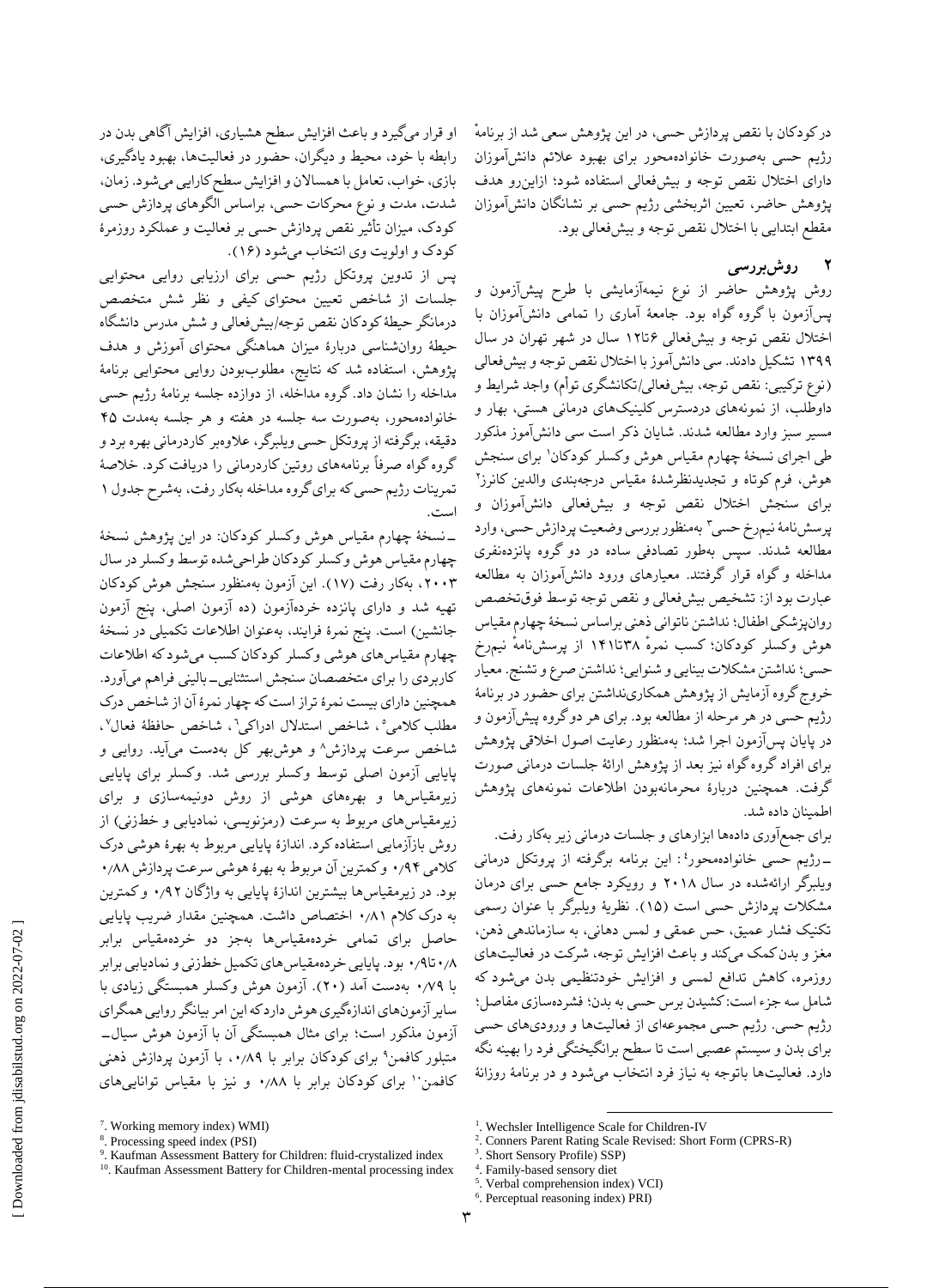1 افتراقی برابر با ۰٫۸۴ بود که همبستگیهای زیادی محسوب میشود و نشاندهندٔه روایی مطلوب آن است )۲۰(. صادقی و همکاران در پژوهشی به رواسازی چهارمین ویرایش مقیاس هوش وکسلر کودکان پرداختند. نتایج روایی محتوایی بین این مقیاس و ماتریسهای پیشرروندهٔ ریون<sup>٬</sup> (۱۹۳۸)، بیانگر همبستگی معنادار دو مقیاس بود. پایایی آزمون نیز با روشهای دونیمهسازی و بازآزمایی محاسبه شد که در روش بازآزمایی، پایایی زیرمقیاسها از ۰٫۸۰تا۰٫۸۸ و در روش دونیمهسازی از ۰٫۸۳تا۰٫۹1 بهدست آمد )۲1(.

-فرم کوتاه و تجدیدنظرشدٔه مقیاس درجهبندی والدین کانرز: ساخت فرم والدین مقیاسکانرز توسط کیت کانرز بهمنظور ارزیابی مشکالت رفتاری مرتبط با اختالل نقص توجه و بیشفعالی آغاز شد. فرم کوتاه این مقیاس در سال ۱۹۹۷ توسط کانرز ارائه شد (۱۸). این فرم ۲۷ سؤال دارد که دارای چهار زیرمقیاس شناختی، نارسایی توجه )شش سؤال)، فزونکنشی (شش سؤال)، نافرمانی مقابلهای (شش سؤال) و شاخص )نُه سؤال( است و براساس آن والدین میزان و شدت هر رفتار را روی طیفی چهاردرجهای از صفر تا ۳ درجهبندی میکنند. باتوجه به تعداد سؤاالت آزمون نمرٔه کل آزمون در دامنهای از صفر تا ۸1 است. در این آزمون بهدستآوردن نمرٔه برش 1٫۵ یا بیشتر برای هر سؤال داللت بر وجود اختالل نارسایی توجه/فزونکنشی دارد )1۸(. روایی این ابزار در پژوهش کانرز تأیید شد و پایایی آن با استفاده از آلفای کرونباخ، ۰٫۸۹ بهدست آمد )۲۲(. پرسشنامٔه کانرز والدین در ایران توسط شهائیان و همکاران روی کودکان دبستانی شهر شیراز اجرا شد.

در پژوهش آنها اندازههای پایایی بازآزمایی و همسانی درونی بهترتیب ۰٫۵۸ و ۰٫۷۳ و اندازههای روایی نیز که از همبستگی بین خردهمقیاسها با نمرٔهکل بهدست آمد، بین ۰٫۷۶تا۰٫۹۰ بود )۲۳(. -پرسشنامٔه نیمرخ حسی: این پرسشنامه توسط دان در سال 1۹۹۹ طراحی شد )1۹(. این پرسشنامه شامل ۳۸ سؤال و هفت بخش حساسیت لمسی (هفت سؤال)، حساسیت بویاییچشایی (چهار سؤال)، حساسیت به حرکت (سه سؤال)، جستوجوی حسی (هفت سؤال)، پردازش شنیداری (شش سؤال)، انرژی کم (شش سؤال) و حساسیت دیداریشنیداری (پنج سؤال) است. سؤالات برمبنای پنج درجه نمرهگذاری میشود و نمرات هر بخش و نمرٔهکلی در پرسشنامٔه نیمرخ حسیگزارش میشود. دامنٔه نمرات کلی بین ۳۸تا1۹۰ استکه دامنٔه نمرٔه 1۵۵تا1۹۰ عملکرد طبیعی، دامنٔه نمرٔه 1۴۲تا1۵۴ احتمال تفاوت در عملکرد و دامنٔه نمرٔه ۳۸تا1۴1 تفاوت واضحی را در عملکرد بیان میکند. (۱۹). همسازی درونی بخشها در این پرسشنامه ۰٫۷۰تا۰٫۹۰ و روایی همبستگی درونی برای بخشها بین ۰٫۲۵تا۰٫۷۶ )۰٫۰1<*p )*بهدست آمد. نسخٔه زبان اصلی این پرسشنامه دارای پایایی ۷۰تا۹۰ و روایی محتوایی آن ۰٫۹۵ بود )1۹(. میرزاخانی و زینعلی، تهیٔه نسخٔه فارسی و هنجاریابی پرسشنامٔه نیمرخ حسی در کودکان ۵تا1۲سالٔه ایرانی را انجام دادند که ضریب آلفای کرونباخ برای تمامی مؤلفهها بین ۰٫۴۵تا۰٫۹۷ بهدست آمد  $(11)$ .

|  |  |  | جدول ۱ . اهداف و محتواي برنامهٔ آموزشي رژيم حسي |
|--|--|--|-------------------------------------------------|
|  |  |  |                                                 |

| اهداف و محتواي برنامهٔ آموزشي                                                                                                                         | جلسه   |
|-------------------------------------------------------------------------------------------------------------------------------------------------------|--------|
| آشنایی با خانواده، ارزیابی وضعیت حسی، معرفی روند برنامه و شرایط فضای کار دانشآموز، ارائهٔ جدول زمان بندی برنامه                                       | اول    |
| تحريكات وستيبولار و حس عمقي: ماساژ عمقي قبل از كلاس، راەرفتن با روفرشي پرز بلند، نشستن با جليقه وكلاه سنگين و روى صندلي<br>گهوارهای در کلاس           | دوم    |
| تحریکات بینایی و وستیبولار: در جا پریدن قبل از شروع تکلیف، نشستن روی توپ یوگا و پرحرفیکردن، چرخش در فضای گرد و شنبازی                                 | سوم    |
| تحریکات بینایی و وستیبولار: گوش(دادن به موزیک با هدفون، جویدن آدامس در حین انجام تکالیف، نشستن روی صندلی توپی و حفظ                                   | چهام   |
| تحریکات حس عمقی و افزایش تحملپذیری: پشت میزنشینی طولانیتر با لمیدن، فشردن توپ ژلهای در حین کلاس، قرارگرفتن در<br>کیسهخواب و بازی با تشک ابری          | ينجم   |
| تحريكات حس عمقي: انجام فعاليت سنگين بدني، بازي با اسكيتبرد و جابهجايي وسايل                                                                           | ششم    |
| سنجش میزان پیشرفت: بررسی عملکرد و رژیم حسی                                                                                                            | هفتم   |
| تحریک حس عمقی: رقصیدن، ترسیم دایرههای بزرگشونده، فشردن اسفنج داخل آب و پرش روی تشک ابری                                                               | هشتم   |
| تحریکات وستیبولار و تعامل نیمکرههای مغز: سینهخیزرفتن، حرکت بر نردبان معلق و تکرار حفظیات، گوش(دادن با هدفون به مطالب آموزشي<br>و راەرفتن روى خطوط صاف | نهم    |
| تحریکات بینایی و وستیبولار: توپبازی با دیوار، شنای سوئدی، فعالیت ساختاری، تاببازی و تکرار مطالب درسی                                                  | دهم    |
| تحریکات حس عمقی و تعادلی: حفظ تعادل روی سطح بیثبات، قیچیکردن نوارهای باریک از کاغذ، طنابکشی و دوچرخهسواری                                             | يازدهم |
| سنجش دانشآموز: ارزيابي و جمع بندي                                                                                                                     | دوازده |

انحراف معیار) و امار استنباطی شامل ازمون تی مستقل بهمنظور برای ارزیابی پیشفرضهای تحلیل کوواریانس، ازمون لون (بهمنظور مقایسهٔ سن و هوش افراد دو گروه و تحلیل کوواریانس تکمتغیره بررسی همگنی واریانسها)، ازمون شاپیرو\_ویلک (بهمنظور بررسی بهمنظور سنجش اثربخشی رژیم حسی بر متغیرهای پژوهش بهکار رفت.

برای تجزیهوتحلیل دادهها، شاخصهای آمار توصیفی )میانگین و

<sup>2</sup>. Raven's progressive matrices

 $\overline{a}$ <sup>1</sup>. Differential Ability Scales-general conceptual ability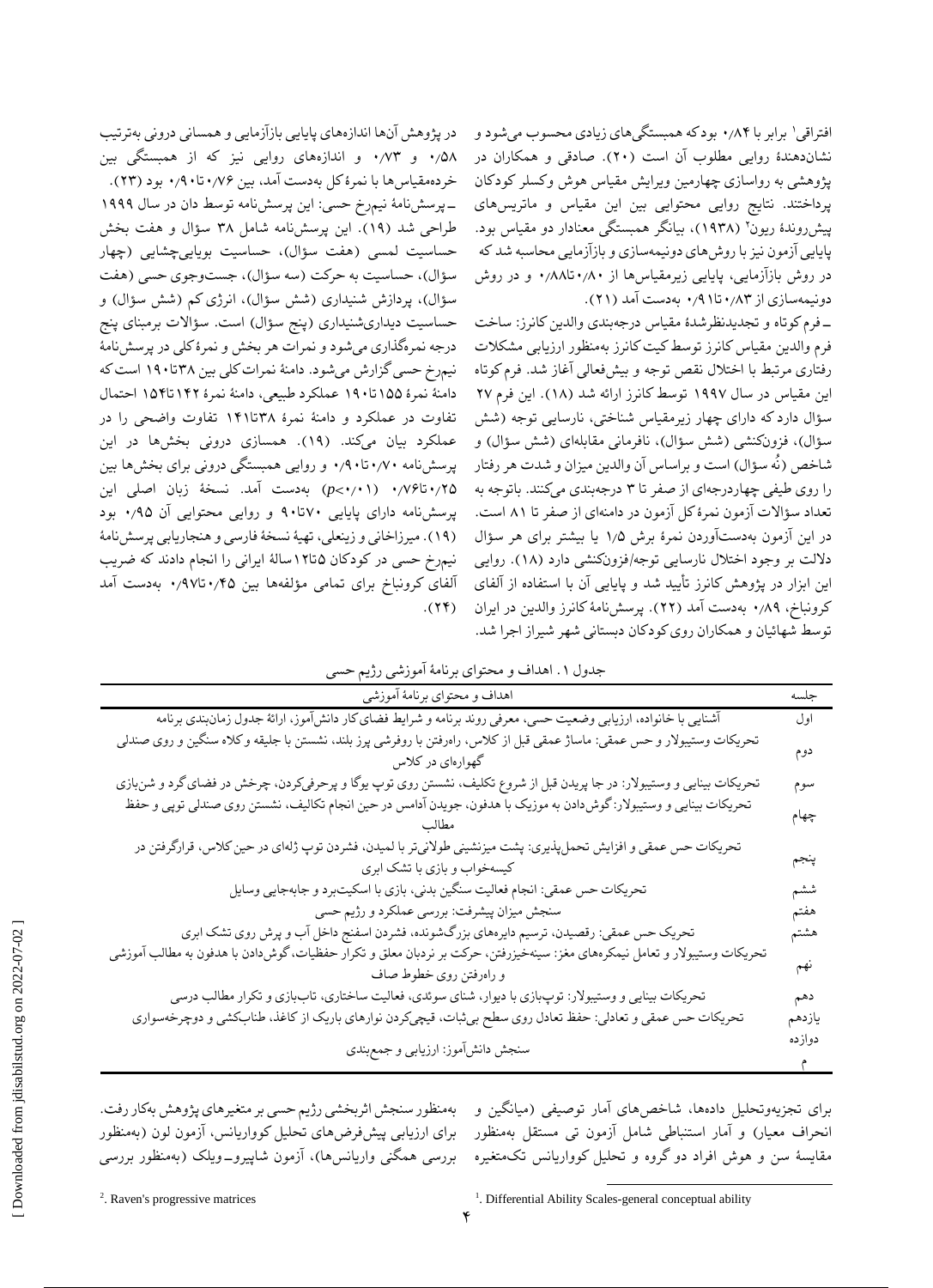نرمالبودن توزیع دادهها) و همسانی شیب خطوط رگرسیون (با بررسی اثر متقابل گروه و پیشآزمون) بهکار رفت. تحلیل دادهها در نرمافزار SPSS نسخٔه ۲۰ و سطح معناداری ۰٫۰۵ انجام شد.

**۳ یافتهها**

در این پژوهش سی دانشآموز با اختالل نقص توجه و بیشفعالی )پانزده نفر در گروه مداخله و پانزده نفر در گروه گواه( شرکت کردند که

|                   | جندوں ۰. ساختص مائ توصیعی به ممراہ تنایج ارموں نی مستعل برای مقایسه میانگیں میں و مومن دو ۔تروہ |         |        |       |
|-------------------|-------------------------------------------------------------------------------------------------|---------|--------|-------|
| مقدار احتمال      | انحراف معبار                                                                                    | ميانگين | کروہ   | متغير |
|                   | ۱٫۶۸                                                                                            | 9/07    | مداخله |       |
| $\cdot$ /9 $\vee$ | $1/V$ ۶                                                                                         | 9/9.    | گو اه  | سن    |
|                   | 0/77                                                                                            | ۱۰۳/۸۹  | مداخله |       |
| $\cdot$ /۶۱۲      | 8/18                                                                                            | ۱۰۳٫۹۰  | گو اه  | هوش   |

جدول ۲. شاخص های توصیفی بههمراه نتایج آزمون تی مستقل برای مقایسهٔ میانگین سن و هوش دو گروه

قبل از استفاده از تحلیل کوواریانس باید برخی از پیشفرضهای مهم این آزمون آماری بررسی شود؛ چراکه رعایتنکردن این مفروضهها ممکن است نتایج تحقیق را با سوگیری همراه کند. پیشفرضهای استفاده از تحلیل کوواریانس بدینشرح است: نرمالبودن توزیع پراکندگی دادهها: در این رابطه از آزمون شاپیرو-ویلک استفاده شد که نتایج آن در جدول ۳ آورده شده است و توزیع دادهها نرمال بود

)۰٫۰۵>*p*)؛ برابری واریانسهای خطا: برای بررسی این مفروضه، آزمون لون بهکار رفت که نتایج برقراری مفروضه را بیان کرد )۰٫۰۵>*p*)؛ همگنبودن خطوط رگرسیون: برای بررسی این مفروضه از اثر متقابل بین گروه و پیشآزمون استفاده شد که نتیجه نشان از برقراربودن مفروضه داشت )۰٫۰۵>*p*)؛ بنابراین استفاده از تحلیل کوواریانس برای تحلیل دادههای این پژوهش مناسب بود.

۶ نفر (۴۰درصد) دختر و ۹ نفر (۶۰درصد) پسر درگروه مداخله و ۵ نفر (۳۳درصد) دختر و ۱۰ نفر (۶۷درصد) پسر در گروه گواه بودند. میانگین سنی و انحراف معیار دانشآموزان بههمراه هوش آنها

براساس نتایج آزمون تی مستقل مندرج در جدول ۲، تفاوت معناداری در میانگین سنی )۰٫۹۷۲=*p* )و هوش )۰٫۶1۲=*p* )دانشآموزان

بهتفکیک گروه، در جدول ۲ آورده شده است.

شرکتکننده در گروه آزمایش و گروه گواه مشاهده نشد.

جدول ۳. یافتههای توصیفی پژوهش در مراحل پیشآزمون و پسآزمون بههمراه نتایج بررسی نرمالبودن دادهها

| مقدار احتمال            | آمارهٔ آزمون          | انحراف معبار            | ميانگين                   | گروه   | مر حله   |          |
|-------------------------|-----------------------|-------------------------|---------------------------|--------|----------|----------|
| نتايج آزمون شاپيرو_ويلك |                       |                         |                           |        |          |          |
| $\cdot/\lambda$ ۳       | .401                  | Y/Y                     | 14/9.                     | مداخله | پیشآزمون | نقص توجه |
|                         |                       | 1/99                    | 14/46                     | گواه   |          |          |
| $\cdot$ /۳۸۹            | 4,988                 | $\mathbf{r}/\mathbf{v}$ | 9/9.                      | مداخله | پسآزمون  |          |
|                         |                       | Y/Y                     | $\mathcal{N}/\mathcal{S}$ | گواه   |          |          |
| $\cdot$ /۲۸۹            | .409                  | $Y/\Omega$              | $\mathcal{N}(\Lambda)$    | مداخله |          | بيشفعالى |
|                         |                       | $1/\Lambda$ ۴           | 14/66                     | گواه   | پیشآزمون |          |
| $\cdot$ /9٣١            | $\cdot$ /9 $\wedge$ 0 | Y/Vf                    | 9/7                       | مداخله | پسآزمون  |          |
|                         |                       | Y/Y                     | 17/9.                     | گواه   |          |          |

بیشفعالی در گروه مداخله از 1۴٫۸۰±۲٫1۵ در مرحلٔه پیشآزمون به ۹٫۲۰±۲٫۷۴ در مرحلٔه پسآزمون کاهش پیدا کرد؛درحالیکه برای گروه گواه تغییرات محسوس نبود و بسیار جزئی بود. بهمنظور بررسی معناداری تفاوت دو گروه، در جدول ۴ نتایج تحلیل کوواریانس تکمتغیره ارائه شده است.

باتوجه به جدول ۳ مشخص است که نمرات گروه مداخله درمقایسه با نمرات گروه گواه تغییرات محسوسی در متغیرهای نقص توجه و بیشفعالی نشان میدهد؛ بهطوریکه، میانگین و انحراف معیار نمرٔه نقص توجه در گروه مداخله از 1۴٫۶۰±۲٫۲1 در مرحلٔه پیشآزمون به ۹٫۶۰±۳٫۲۷ در مرحلٔه پسآزمون و میانگین و انحراف معیار نمرٔه

جدول .۴ نتایج تحلیل کوواریانس تکمتغیره برای بررسی اثر برنامٔه رژیم حسی خانوادهمحور بر نقص توجه و بیشفعالی دانشآموزان با اختالل نقص توجه و بیشفعالی

| ت                                |                                                     |             |         |          |  |  |
|----------------------------------|-----------------------------------------------------|-------------|---------|----------|--|--|
| ضريب تاثير                       | مقدار p                                             | درجهٔ آزادی | مقدار F | متعير    |  |  |
| $\cdot$ /0/19                    | $\leftarrow$ $\leftarrow$ $\leftarrow$ $\leftarrow$ |             | 38888   | نقص توجه |  |  |
| $\cdot$ / $\circ$ $\vee$ $\star$ | $\langle \cdot \rangle \cdot \cdot \rangle$         |             | 00/809  | بيشفعالر |  |  |

یافتههای جدول ۴ نشان میدهد، برنامٔه رژیم حسی خانوادهمحور منجربه تفاوت معنادار بین گروههای آزمایش و گواه در متغیرهای نقص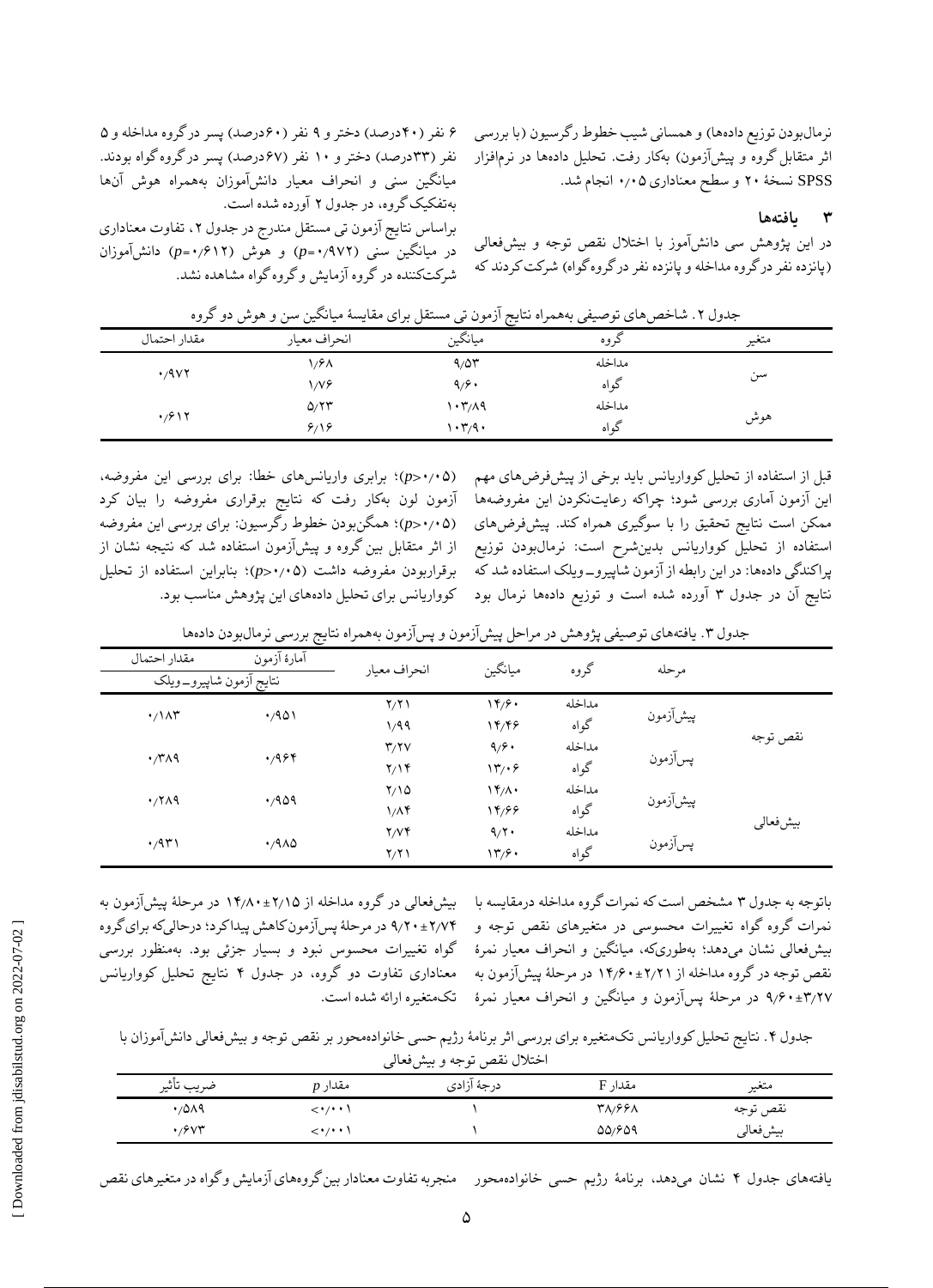توجه و بیشفعالی میشود )۰٫۰۰1<*p*). میزان تأثیر رژیم حسی بر متغیرهای نقص توجه و بیشفعالی بهترتیب برابر با ۰٫۵۸۹ و ۰٫۶۷۳ بهدست آمد؛ بنابراین باید بیان کرد، برنامٔه رژیم حسی بر کاهش نقص توجه و بیشفعالی دانشآموزان مقطع ابتدایی با اختالل نقص توجه و بیشفعالی مؤثر بوده است.

### **4 بحث**

هدف پژوهش حاضر، تعیین اثربخشی رژیم حسی بر نشانگان دانشآموزان مقطع ابتدایی با اختالل نقص توجه و بیشفعالی بود. یافتهها نشان داد، برنامٔهرژیم حسی خانوادهمحوربر کاهش نقص توجه و بیشفعالی دانشآموزان با اختالل نقص توجه و بیشفعالی مؤثر بود. یافتههای مطالعٔه حاضر با این پژوهشها همسوست: پینگال و همکاران در پژوهشی به بررسی اثربخشی رژیم حسی بر بهبود مشکالت پردازش حسی، رفتارهای اجتماعی و کنترل رفتار در کالس درس پرداختند (۶). کوماری ساهو و سنپتی تأثیر رژیم حسی را بر بهبود رفتارهای عملکردی و توانایی خودکنترلی کودکان با اختالل نقص توجه و بیشفعالی مشاهده کردند )۹(. شیخطاهری و همکاران در پژوهشی ایجاد برنامٔهکاربردی رژیم حسی مبتنیبر تلفن همراه را برای آموزش والدین کودکان مبتال به اختالل نقص توجه/بیشفعالی بررسی کردند. برنامٔه طراحیشده بهمدت دو هفته توسط والدین کودکان با اختالل نقص توجه و بیشفعالی اجرا شد. نتایج نشان داد، برنامههای رژیم حسی به بهبود عالئم کودکان مبتال به اختالل نقص توجه و بیشفعالی کمک میکند )1۰(. پینگال طی مطالعهای موردی استفاده از رژیم حسی را در کنترل اختالالت پردازش حسی، توصیه کرد )1۶(. پترسون و همکاران نشان دادند، رژیم حسی در کودکان با اختالل نقص توجه و بیشفعالی، دارای تأثیرات مثبتی بر کاهش رفتارهای نابهنجار، افزایش دامنهٔ توجه و میزان نگهداری ذهنی است (۲۵).

در تبیین یافتههای پژوهش حاضر میتوان گفت، کودکان با اختالل نقص توجه و بیشفعالی، الگوهای پردازش حسی شدیدی دارند و بهدنبال تجربیات شدید حسیحرکتی هستند که عملکردهای روزانٔه آنها را دچار اختالل میکند )۳(. ارائهٔ رژیم حسی مناسب میتواند ورودیهای حسی کنترلشدهای را در زمینهٔ فعالیتهایی که در برنامههای روزانه کودکان گنجانده شده است، برای بهبود مشارکت آنها در فعالیتها، فراهم کند )۶(. زمان، شدت، مدت و نوع محرکات حسی عناصر کلیدی رژیم حسی است )1۶(. رژیم حسی به کودکان کمک میکند تا محرکات حسی را سازماندهی کرده و دادههای محیطی را بهدرستی تفسیر کنند؛ درنتیجه، رژیمهای حسی میتوانند تعامالت مثبت با محیط را تسهیل کنند و فرصتهایی را برای کودک فراهم آورند تا بهطور متعادل به محیط پاسخ دهد، تسلط نسبی را تجربه کند و بر ظرفیت سازگاری خود بیفزاید )1۰(. همچنین در تبیین یافتهها میتوان گفت، پیونددادن شبکٔه عظیم نواحی حرکتی، ادراکی و لیمبیک مغز، یکی از عملکردهای ویژٔه قشر پیشپیشانی است. پیامهای حسی از اکثر نواحی آهیانهای، گیجگاهی و پسسری به قشر پیشپیشانی میرود. ساختارهای زیرقشری شامل عقدههای قاعدهای، مخچه و هستههای مختلف ساقٔه مغز نیز بهطور غیرمستقیم و تعداد کم فرکانسهایی به قشر پیشپیشانی ارسال میکنند. قشر پیشپیشانی بهدلیل ارتباطات

متقابل با اکثر نقاط مغز، نقش هماهنگی و اجرایی مغز را نیز عهدهدار است )1(. باتوجه به ارتباط متقابل قسمتهای زیرقشری و قشری بهویژه پیشپیشانی میتوان انتظار داشت، رژیم حسی عالوهبر تأثیر در قسمتهای تاالموس و قشر مغز، عملکرد پیشپیشانی را بهبود بخشد. رژیم حسی با بهبود کارکرد سامانٔه عصبی مرکزی در پردازش اطالعات منجربه بهبود عالئم این کودکان میشود که با تشخیص بهنگام و انتخاب روشهای مداخلهای بهتر برای درمان این اختالل میتوان بهمیزان زیادی عالئم اختالل مذکور را کاهش داد )1۵(. همچنین رژیم حسی برپایٔه تئوری یکپارچگی حسی ازطریق متعادلکردن حسهای محیطی و افزایش سطح هشیاری باعث میشود، کودک در طی روز سازماندهی بیشتری بر پاسخهای خود به محرکات حسی داشته باشد و با محیط خود تعامل بیشتری پیدا کند )۲۵(.

نقص در پردازش حسی میتواند باعث کندشدن حرکت، هماهنگی، بیتوجهی و رفتارهای تکانشی شود که بر خانواده، مدرسه، فعالیتهای اجتماعی و روزانهٔ کودک تأثیر میگذارد. پردازش حسی مؤثر، برای تنظیم فیزیولوژیک و تولید پاسخهای رفتاری مناسب ضروری است. همچنین، اختالل پردازش حسی بر رشد مهارتهای خودتنظیمی تأثیر دارد. هار به بررسی اثربخشی درمانهای پردازش حسی بر تکانشگری و اضطراب افراد 1۸تا۲۶ سال با اختالل نقص توجه و بیش فعالی پرداخت و تأثیر چشمگیری در مهار تکانهها و اضطراب این افراد مشاهده کرد )۲۶(. نتایج پژوهش حاضر با یافتههای مطالعٔه نیکلسون و همکاران مطابقت دارد. آنها تأثیر استفاده از تحریک حسی را بر کارکردهای توجهی کودکان مبتال به اختالل نقص توجه و بیشفعالی بررسی کردند که منجربه بهبود مشکالت تمرکزی، پیشرفت در مهارتهای اجتماعی، آرامشدن و کنترل بیشفعالی آزمودنیها شد )۲۷(. همچنین نتایج مطالعٔه حاضر با یافتٔه پژوهش سالمتی و همکاران همسوستکه تأثیر تحریکات حسی وستیبوالر را بر کودکان با اختالل نقص توجه و بیشفعالی ارزیابی کردند و اثربخشی آن بر توجه و درک شنیداری این کودکان به تأیید رسید )۲۸(. عمران در بررسی اثربخشی یکپارچگی حسی بر کنشهای اجرایی کودکان مبتال به کمبود توجه/بیشفعالی بیان کرد، عملکرد کودکان گروه مداخله درمقایسه با گروه گواه در مؤلفههای بازداری پاسخ، توجه پایدار و حافظٔه کاری بهطور معناداری بهبود یافته است؛ همچنین درمان یکپارچگی حسی منجربه تغییرات مؤثر و پایدار در عملکرد شرکتکنندهها در مؤلفههای کارکردهای اجرایی میشود؛ بهطور کلی نتایج این پژوهش بیانگر آن بودکه یکپارچگی حسی را میتوان بهعنوان رویکرد درمانی مؤثر برای کودکان کمبود توجه/بیشفعالی بهکار برد )۲۹(که با نتایج پژوهش حاضر در یک راستا است. یافتههای پژوهش راثود و همکاران نشان داد، تحریکات حسی بر کاهش عالئم اختالل نقص توجه و بیشفعالی تأثیر معنادار دارد (۱۳) که با نتایج پژوهش حاضر همسوست. نتایج ابراهیمی مبنیبر اثربخشی درمان یکپارچگی حسی بر نقص توجه، بیشفعالی و تکانشگری در کودکان مبتال به اختالل نقص توجه و بیشفعالی )۵( نیز با نتایج پژوهش حاضر همسوست. مطهری مؤید و همکاران طی تحقیقی با بررسی اثربخشی مداخالت یکپارچگی حسی مبتنیبر گروه، بر توجه، بیشفعالی و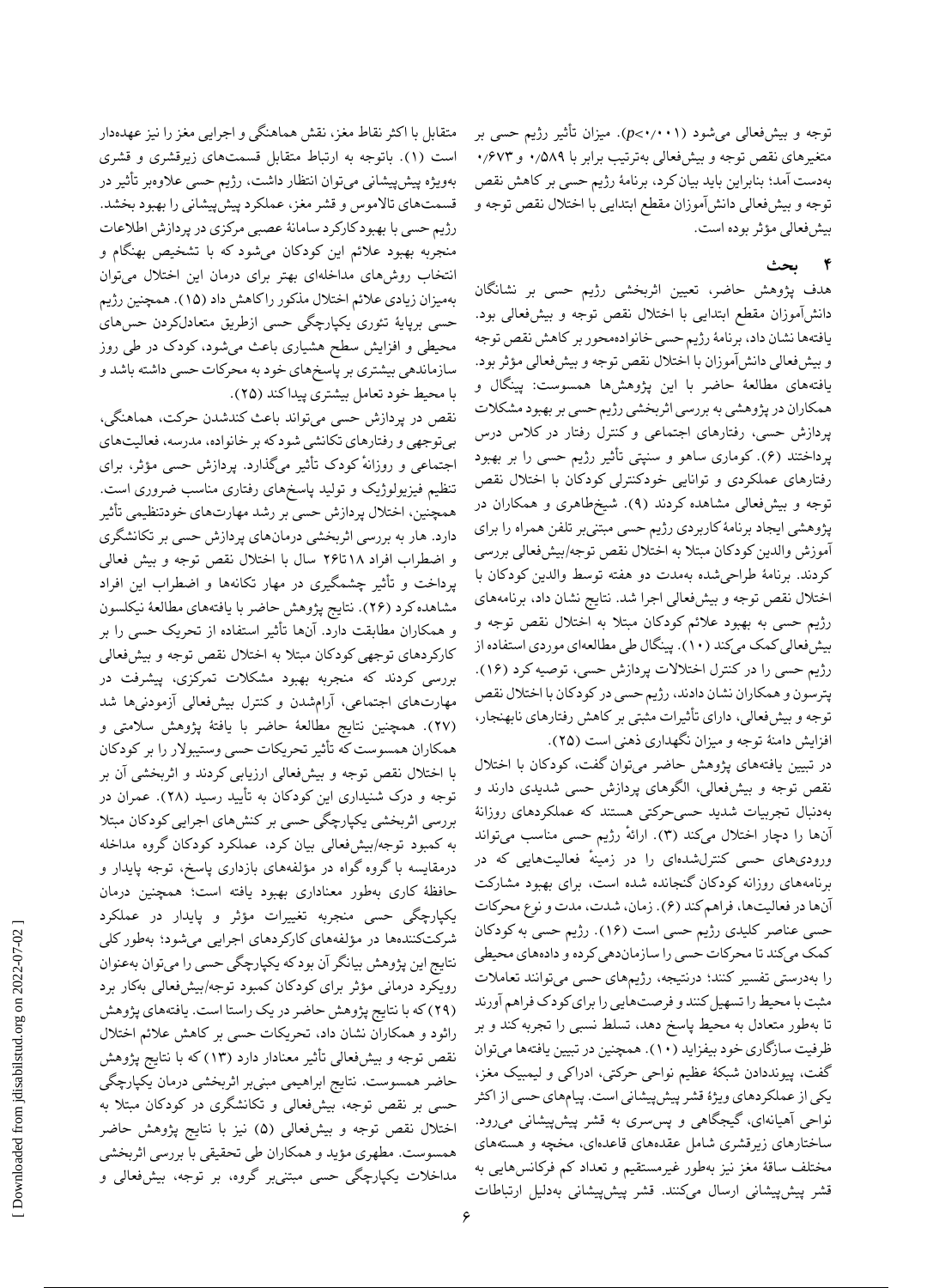تکانشگری دانشآموزان مقطع ابتدایی با اختلال نقص توجه/بیشفعالی دریافتند، یکپارچگی حسی بر بیشفعالی، نقص توجه و تکانشگری آزمودنیهای گروه آزمایش تأثیر معنادار دارد )۳۰( که با نتایج این پژوهش همسوست.

مطالعات نشان داده است، شرکت در فعالیتهای بدنی، بهطور درخورتوجهی عالئم منفی اختالل نقص توجه و بیشفعالی مانند بینظمی، بیتوجهی و تکانشگری را کاهش میدهد؛ بهطوریکه نتایج پژوهش ورت و همکاران مشخص کرد، فعالیت بدنی، عملکردهای شناختی و رفتاری کودکان با اختالل نقص توجه و بیشفعالی را بهبود بخشید. آنها مشاهدهکردند، پردازش اطالعات، جستوجوی بصری و توجه پایدار شنیداری این کودکان بعد از مداخالت، رشد چشمگیری یافته است؛ بهعبارتی، شیوهای که سیستمهای حسی در آن پردازش میشود، بر توانایی کودک برای پاسخ تطابقی تأثیر میگذارد )۳1( که با نتایج این تحقیق همسوست.

تفاوت پژوهش حاضر با مطالعات پیشین در شیؤه اجرای درمان بود که در پژوهش حاضر دانشآموزان برنامه و تمرینات رژیم حسی را از والدین خود دریافت کردند. این رویکرد میتواند بهصورت خانوادهمحور و رایگان اجرا شود؛ بهخصوص در همهگیری کنونی ویروس کرونا در جامعه که امکان حضور در مرکز درمانی به حداقل رسیده است، اجرایی است و برای بسیاری از اقشار جامعه کاربردی خواهد بود. همچنین در بسیاری از اختالالت کودکی، نقص در پردازش حسی مشاهده میشود و با درنظرداشتن شواهد موجود، تاکنون در ایران رویکرد رژیم حسی بهصورت مداخلهای درمانی مجزا اجرا و بررسی نشده است؛ ازاینرو از این روش درمانی جدید و کاربردی میتوان برای درمان سایر اختالالت بهره برد. توصیه میشود این مداخله، بهصورت تلفیق با سایر مداخالت درمانی در مراکز توانبخشی، مدارس و... بهکار رود. بهعلت شیوع ویروس کرونا، محدودیت در انتخاب تعداد نمونهها و برگزاری جلسات، این مطالعه \_ <u>مشارکت نویسندگان</u> فاقد پیگیری بلندمدت بود؛ بنابراین پیشنهاد میشود، پژوهشهای آتی

با نمونههای گستردهتر، با تعداد جلسات بیشتر و بر انواع اختالالت پردازش حسی، انجام شود.

**۵ نتیجهگیری**

براساس یافتههای پژوهش نتیجه گرفته میشود، اجرای برنامٔه رژیم حسی خانوادهمحور بر کاهش نشانگان دانشآموزان با اختالل نقص توجه و بیشفعالی اثربخشی دارد؛ ازاینرو این برنامه میتواند بهعنوان روشی نوین، کاربردی و رایگان بهمنظورکاهش عالئم این دانشآموزان استفاده شود.

**6 تشکر و قدردانی**

نویسندگان از شرکتکنندگان در پژوهش و خانوادٔه آنها و تمام افرادی که در اجرای این مطالعه یاری کردند، تشکر و قدردانی میکنند.

**7 بیانیهها**

تأییدیه اخالقی و رضایتنامه از شرکتکنندگان

اصول اخالقی این پژوهش با شناسٔه اخالق .1400.155REC.SRB.IAU.IR به تأیید کمیتٔه اخالق دانشگاه آزاد اسالمی، واحد علوم و تحقیقات رسید و اصول اخالقی بهطور کامل در این پژوهش رعایت شد. شرکتکنندگان بهطور کامل از روند پژوهش آگاه بودند و اجازه داشتند در صورت تمایل در هر مرحله از پژوهش، از مطالعه خارج شوند. همچنین تمامی اطالعات آنها محرمانه نگه داشته شد.

تضاد منافع

این مقاله برگرفته از رسالٔه دکتری نویسندٔه اول در گروه روانشناسی و آموزش کودکان استثنایی دانشگاه آزاد اسالمی، واحد علوم و تحقیقات، دانشکدٔه علوم انسانی و اجتماعی است. نویسندگان اظهار میکنند هیچگونه تضاد منافعی ندارند.

نویسندگان به یک اندازه در نگارش مقاله مشارکت داشتند.

- 1. Nandgaonkar H, Ferzandi Z. Ayres sensory integration for the children with attention deficit and hyperactivity disorder (ADHD): a randomized controlled trial. Int J of Adv Res. 2018;6(11):103–12[. http://dx.doi.org/10.21474/IJAR01/7976](http://dx.doi.org/10.21474/IJAR01/7976)
- 2. Yahyavizanjani M, Taher M, Hosein KhanzadeA, Naghdi M, Mojarrad A. The effectiveness of play therapy based on focusing on the range of attention and impulsivity level in students with attention deficit/ hyperactivity disorder. Psychological Studies. 2020;16(3):23–38. [Persian[\] https://dx.doi.org/10.22051/psy.2020.28970.2061](https://dx.doi.org/10.22051/psy.2020.28970.2061)
- 3. Molagholamreza Tabasi F, Aliabadi F, Alizade Zarei M, Qorbani M, Rostami R. The relationship between behavioral problems and sensory processing in children with attention deficit/hyperactivity disorder (ADHD). Middle Eastern Journal of Disability Studies. 2016;6:282–7. [Persian]<http://jdisabilstud.org/article-1-432-en.html>
- 4. Beik M, NezakatAlhosseini M, Abedi A. Validity and reliability measurement of the cognitive-motor functions test in attention deficit/hyperactivity disorder (ADHD). Journal of Paramedical Sciences & Rehabilitation. 2019;8(1):66–75. [Persian] [https://jpsr.mums.ac.ir/article\\_12529.html?lang=en](https://jpsr.mums.ac.ir/article_12529.html?lang=en)
- 5. Ebrahimi M, Mahvashe Wernosfaderani A, Haghgoo HA, Pourmohamad Rezaye Tajrishi M, Danaiefard F. The effectiveness of sensory-motor integration with an emphasis on proprioceptive and vestibular senses on the symptoms of attention deficit/ hyperactivity disorder (ADHD). J Res Rehabil Sci. 2013;9(2):220–31. [Persian] [http://jrrs.mui.ac.ir/article\\_12765.html?lang=en](http://jrrs.mui.ac.ir/article_12765.html?lang=en)
- 6. Pingale V, Fletcher T, Candler C. The effects of sensory diets on children's classroom behaviors. Journal of Occupational Therapy, Schools, & Early Intervention. 2019;12(2):225–38[. https://doi.org/10.1080/19411243.2019.1592054](https://doi.org/10.1080/19411243.2019.1592054)
- 7. Camarata S, Miller LJ, Wallace MT. Evaluating sensory integration/sensory processing treatment: issues and analysis. Front Integr Neurosci. 2020;14:556660[. https://doi.org/10.3389/fnint.2020.556660](https://doi.org/10.3389/fnint.2020.556660)